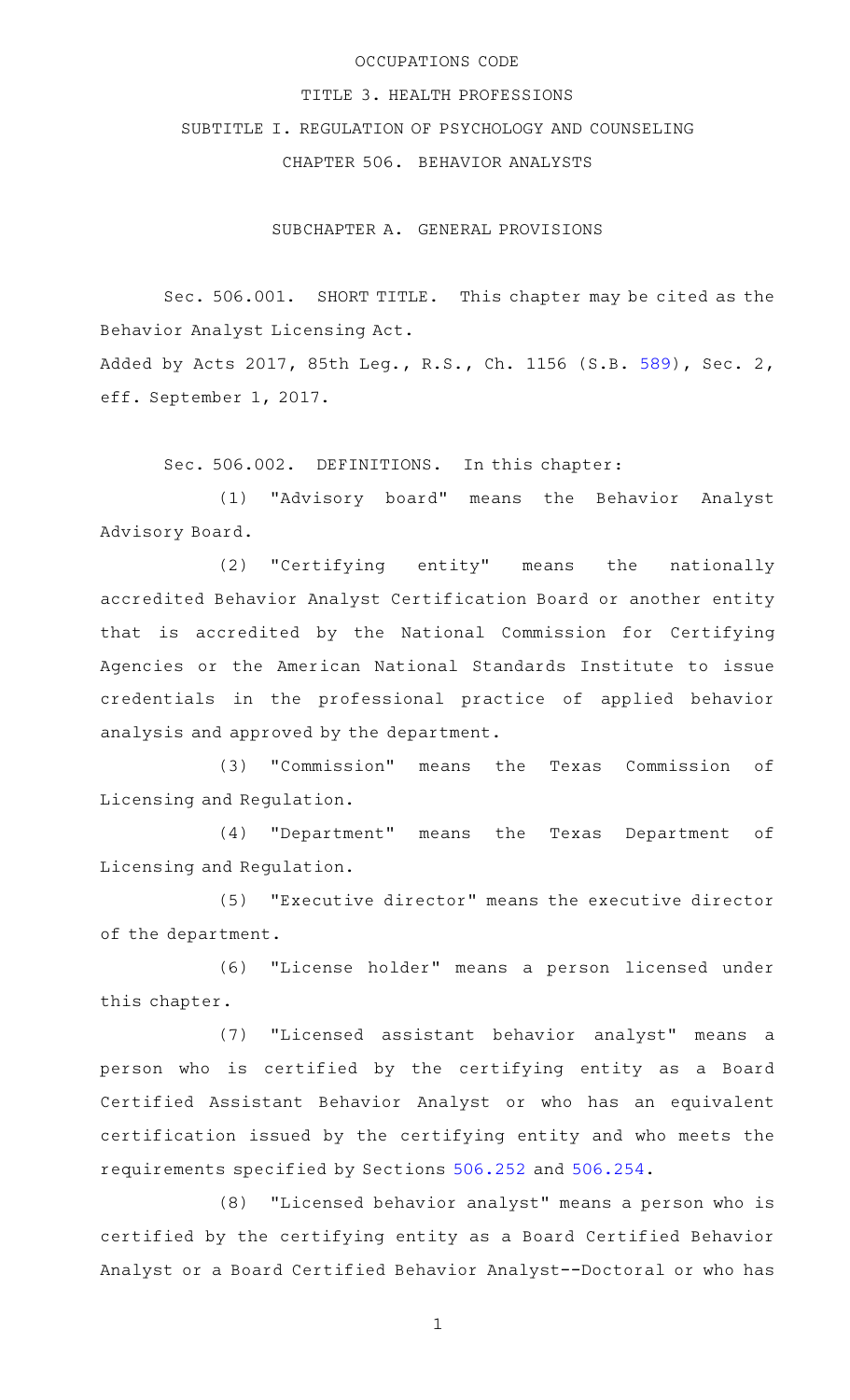an equivalent certification issued by the certifying entity and who meets the requirements specified by Sections [506.252](http://www.statutes.legis.state.tx.us/GetStatute.aspx?Code=OC&Value=506.252) and [506.253.](http://www.statutes.legis.state.tx.us/GetStatute.aspx?Code=OC&Value=506.253)

(9) "Physician" means a person licensed to practice medicine by the Texas Medical Board. Added by Acts 2017, 85th Leg., R.S., Ch. 1156 (S.B. [589](http://www.legis.state.tx.us/tlodocs/85R/billtext/html/SB00589F.HTM)), Sec. 2, eff. September 1, 2017.

Sec. 506.003. PRACTICE OF APPLIED BEHAVIOR ANALYSIS. (a) The practice of applied behavior analysis is the design, implementation, and evaluation of instructional and environmental modifications to produce socially significant improvements in human behavior.

(b) The practice of applied behavior analysis includes the empirical identification of functional relations between behavior and environmental factors, known as functional assessment or functional analysis.

(c) Applied behavior analysis interventions:

(1) are based on scientific research and the direct observation and measurement of behavior and environment; and

(2) use contextual factors, motivating operations, antecedent stimuli, positive reinforcement, and other procedures to help individuals develop new behaviors, increase or decrease existing behaviors, and elicit or evoke behaviors under specific environmental conditions.

(d) The practice of applied behavior analysis does not include:

(1) psychological testing, psychotherapy, cognitive therapy, psychoanalysis, hypnotherapy, or counseling as treatment modalities; or

(2) the diagnosis of disorders. Added by Acts 2017, 85th Leg., R.S., Ch. 1156 (S.B. [589](http://www.legis.state.tx.us/tlodocs/85R/billtext/html/SB00589F.HTM)), Sec. 2, eff. September 1, 2017.

## SUBCHAPTER B. APPLICATION OF CHAPTER; USE OF TITLE

Sec. 506.051. LICENSED PSYCHOLOGISTS. This chapter does not apply to a person licensed to practice psychology in this state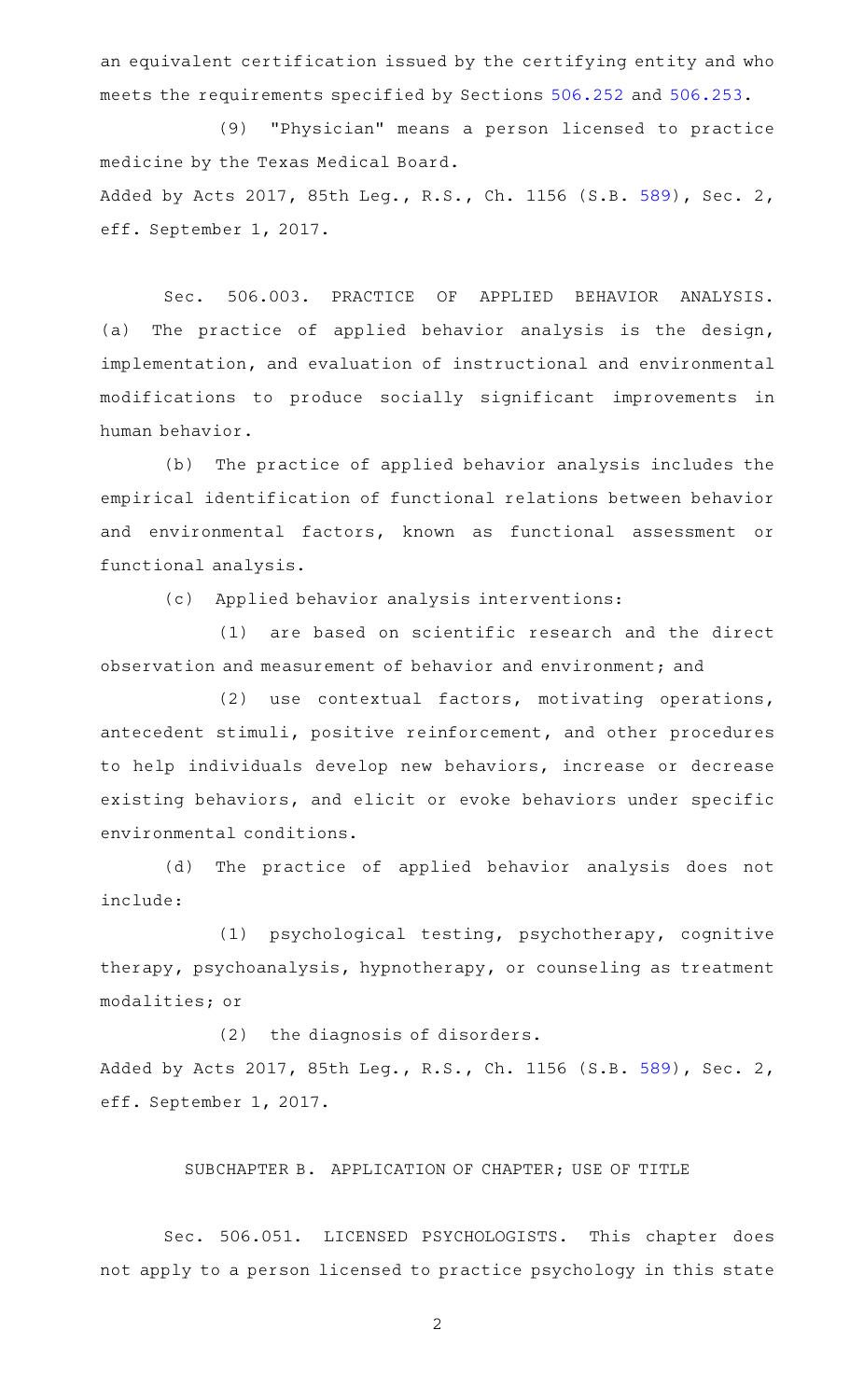if the applied behavior analysis services provided are within the scope of the licensed psychologist 's education, training, and competence.

Added by Acts 2017, 85th Leg., R.S., Ch. 1156 (S.B. [589](http://www.legis.state.tx.us/tlodocs/85R/billtext/html/SB00589F.HTM)), Sec. 2, eff. September 1, 2017.

Sec. 506.052. OTHER LICENSED PROFESSIONALS. This chapter does not apply to a person licensed to practice another profession in this state if the applied behavior analysis services provided are within:

 $(1)$  the scope of practice of the person's license under state law; and

(2) the scope of the person's education, training, and competence. Added by Acts 2017, 85th Leg., R.S., Ch. 1156 (S.B. [589](http://www.legis.state.tx.us/tlodocs/85R/billtext/html/SB00589F.HTM)), Sec. 2, eff. September 1, 2017.

Sec. 506.053. FAMILY MEMBERS AND GUARDIANS. This chapter does not apply to a family member or guardian of a recipient of applied behavior analysis services who is implementing a behavior analysis treatment plan for the recipient under the extended authority and direction of a licensed behavior analyst or licensed assistant behavior analyst.

Added by Acts 2017, 85th Leg., R.S., Ch. 1156 (S.B. [589](http://www.legis.state.tx.us/tlodocs/85R/billtext/html/SB00589F.HTM)), Sec. 2, eff. September 1, 2017.

Sec. 506.054. PARAPROFESSIONALS. This chapter does not apply to a paraprofessional technician who delivers applied behavior analysis services if:

(1) the applied behavior analysis services are provided under the extended authority and direction of a licensed behavior analyst or licensed assistant behavior analyst; and

(2) the person is designated as an "applied behavior analysis technician," "behavior technician," "tutor," or "front-line therapist."

Added by Acts 2017, 85th Leg., R.S., Ch. 1156 (S.B. [589](http://www.legis.state.tx.us/tlodocs/85R/billtext/html/SB00589F.HTM)), Sec. 2, eff. September 1, 2017.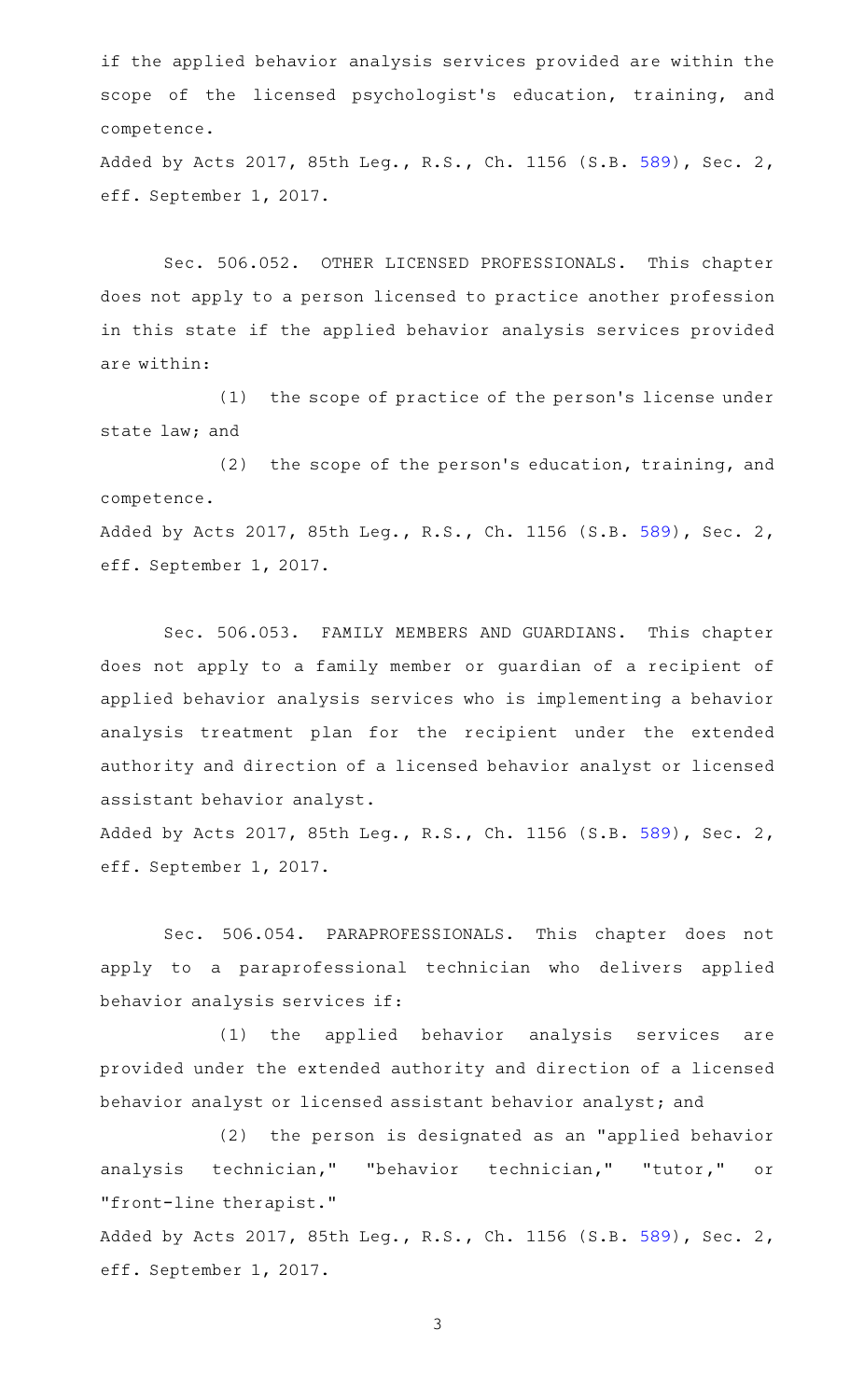Sec. 506.055. STUDENTS, INTERNS, AND FELLOWS. This chapter does not apply to an applied behavior analysis activity or service of a college or university student, intern, or fellow if:

(1) the activity or service is part of a defined behavior analysis program of study, course, practicum, internship, or postdoctoral fellowship;

(2) the activity or service is directly supervised by a licensed behavior analyst or an instructor in a course sequence approved by the certifying entity; and

(3) the person is designated as a "student," "intern," "fellow," or "trainee."

Added by Acts 2017, 85th Leg., R.S., Ch. 1156 (S.B. [589](http://www.legis.state.tx.us/tlodocs/85R/billtext/html/SB00589F.HTM)), Sec. 2, eff. September 1, 2017.

Sec. 506.056. SUPERVISED EXPERIENCE. This chapter does not apply to an unlicensed person pursuing supervised experience in applied behavior analysis if the supervised experience is consistent with the requirements of the certifying entity and commission rules.

Added by Acts 2017, 85th Leg., R.S., Ch. 1156 (S.B. [589](http://www.legis.state.tx.us/tlodocs/85R/billtext/html/SB00589F.HTM)), Sec. 2, eff. September 1, 2017.

Sec. 506.057. TEMPORARY SERVICES OF BEHAVIOR ANALYST FROM ANOTHER STATE. (a) This chapter does not apply to a behavior analyst licensed in another jurisdiction or certified by the certifying entity if the activities and services conducted in this state:

 $(1)$  are within the behavior analyst's customary area of practice;

(2) are conducted not more than 20 days in a calendar year; and

(3) are not otherwise in violation of this chapter.

(b) A behavior analyst described by Subsection (a) shall inform the recipient of applied behavior analysis services, or a parent or guardian of the recipient if the recipient is under 18 years of age, that: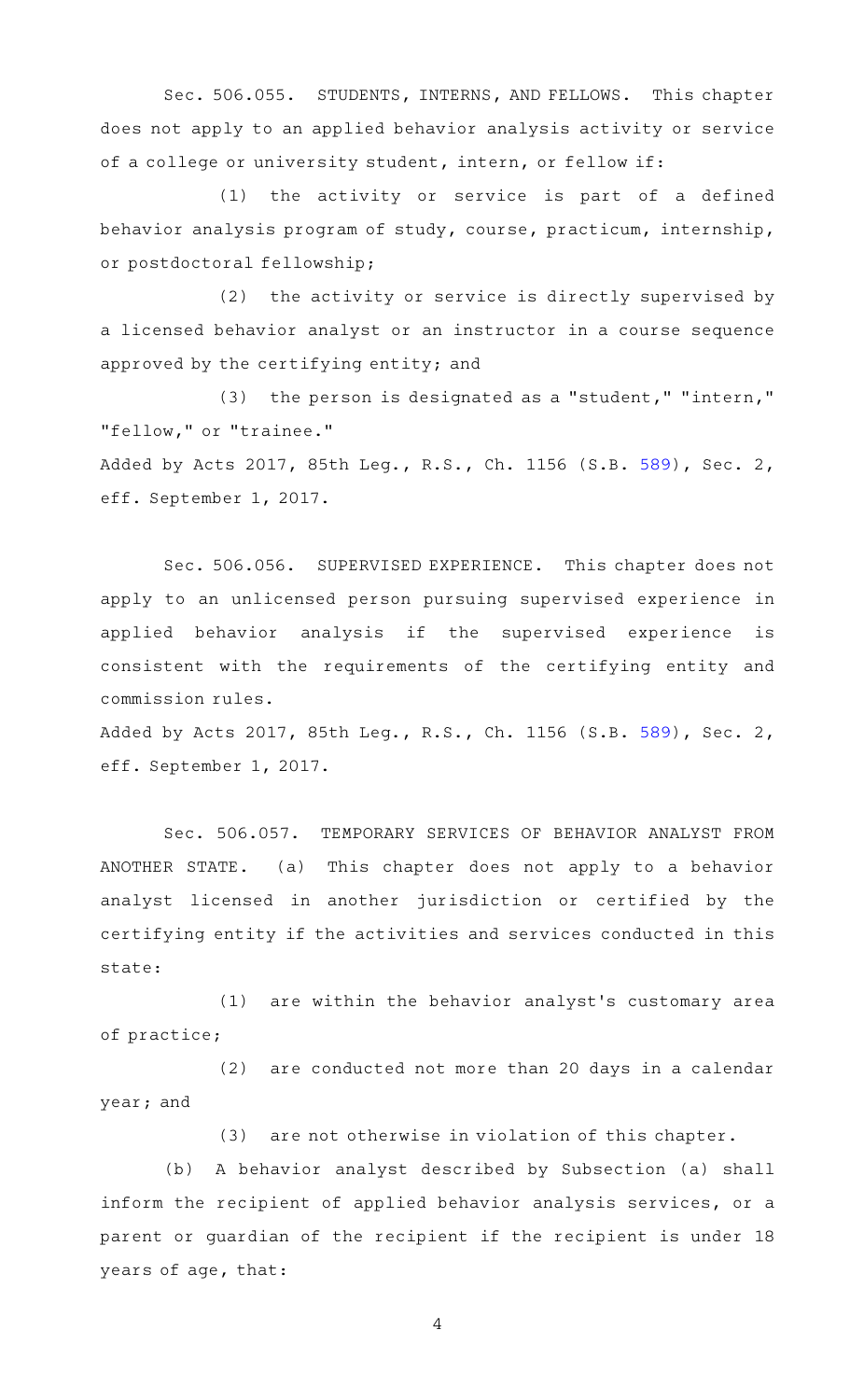(1) the behavior analyst is not licensed in this state; and

(2) the activities and services provided by the behavior analyst are time-limited. Added by Acts 2017, 85th Leg., R.S., Ch. 1156 (S.B. [589](http://www.legis.state.tx.us/tlodocs/85R/billtext/html/SB00589F.HTM)), Sec. 2, eff. September 1, 2017.

Sec. 506.058. TEACHER OR EMPLOYEE OF SCHOOL DISTRICT. (a) This chapter does not apply to a teacher or employee of a private or public school who provides applied behavior analysis services if the teacher or employee is performing duties within the scope of the teacher 's or employee 's employment.

(b) A person described by Subsection (a) may not:

(1) represent that the person is a behavior analyst, unless the applied behavior analysis services provided are within the person's education, training, and competence;

(2) offer applied behavior analysis services to any person, other than within the scope of the person's employment duties for the school; or

(3) receive compensation for providing applied behavior analysis services, other than the compensation that the person receives from the person 's school employer. Added by Acts 2017, 85th Leg., R.S., Ch. 1156 (S.B. [589](http://www.legis.state.tx.us/tlodocs/85R/billtext/html/SB00589F.HTM)), Sec. 2, eff. September 1, 2017.

Sec. 506.059. PERSONS WHO DO NOT PROVIDE DIRECT SERVICES. (a) This chapter does not apply to a person who:

(1) is a behavior analyst who practices with nonhumans, including an applied animal behaviorist or an animal trainer;

(2) teaches behavior analysis or conducts behavior analytic research if the teaching or research activities do not involve the delivery or supervision of applied behavior analysis services; or

(3) is a professional who provides general applied behavior analysis services to organizations if those services:

(A) are for the benefit of the organization; and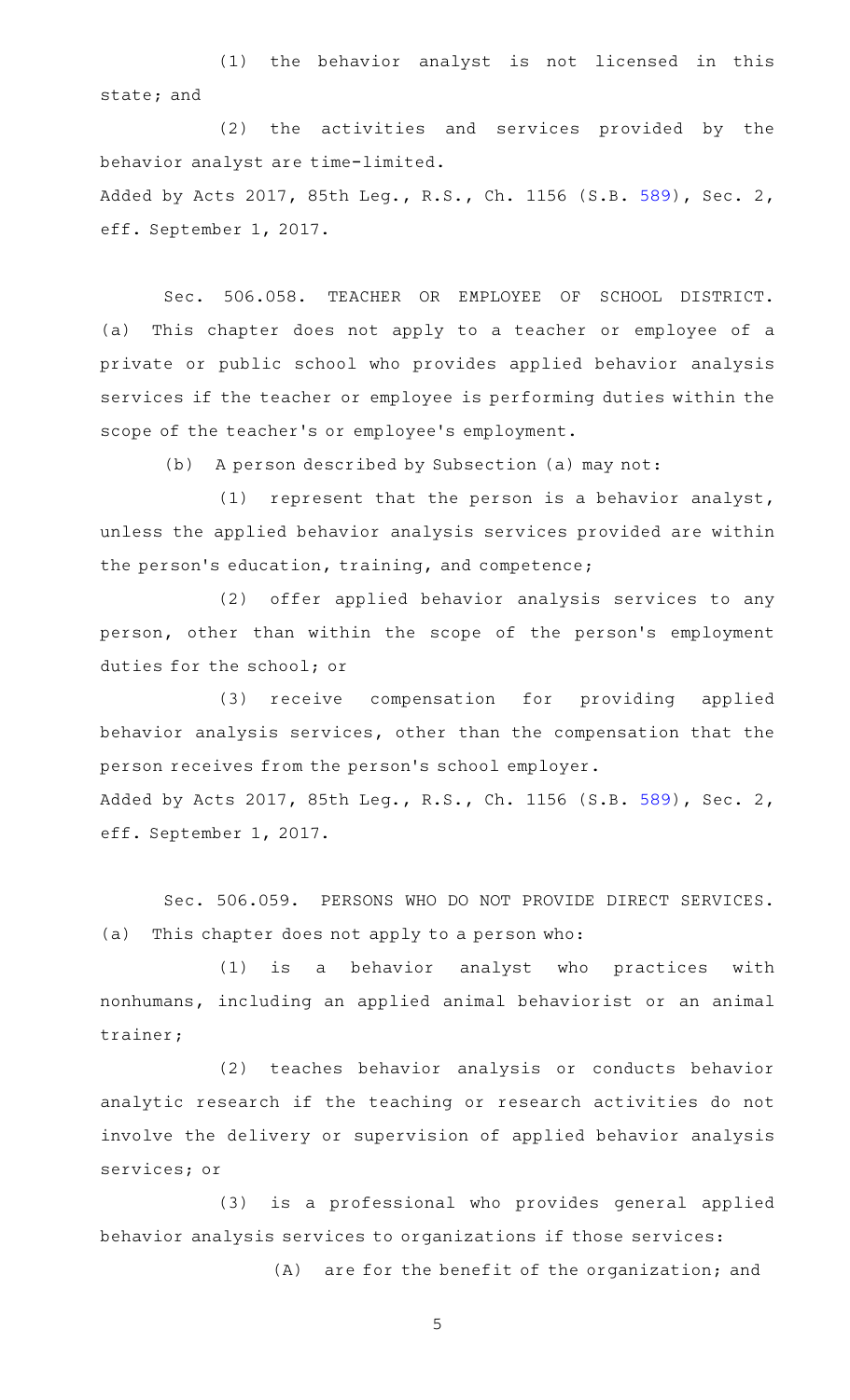(B) do not involve direct services to individuals.

(b) A person described by Subsection (a) may use the title "behavior analyst."

Added by Acts 2017, 85th Leg., R.S., Ch. 1156 (S.B. [589](http://www.legis.state.tx.us/tlodocs/85R/billtext/html/SB00589F.HTM)), Sec. 2, eff. September 1, 2017.

## SUBCHAPTER C. BEHAVIOR ANALYST ADVISORY BOARD

Sec. 506.101. ADVISORY BOARD MEMBERSHIP. (a) The advisory board is composed of nine members appointed by the presiding officer of the commission with the approval of the commission as follows:

(1) four licensed behavior analysts, at least one of whom must be certified as a Board Certified Behavior Analyst--Doctoral or hold an equivalent certification issued by the certifying entity;

(2) one licensed assistant behavior analyst;

(3) one physician who has experience providing mental health or behavioral health services; and

(4) three members who represent the public and who are either former recipients of applied behavior analysis services or the parent or guardian of a current or former recipient of applied behavior analysis services.

(b) To be qualified for appointment under Subsection (a)(1), a person must have at least five years of experience as a licensed behavior analyst after being certified by the certifying entity.

(c) Appointments to the advisory board shall be made without regard to the race, color, disability, sex, religion, age, or national origin of the appointee.

Added by Acts 2017, 85th Leg., R.S., Ch. 1156 (S.B. [589](http://www.legis.state.tx.us/tlodocs/85R/billtext/html/SB00589F.HTM)), Sec. 2, eff. September 1, 2017.

Sec. 506.102. DUTIES OF ADVISORY BOARD. The advisory board shall provide advice and recommendations to the department on technical matters relevant to the administration of this chapter.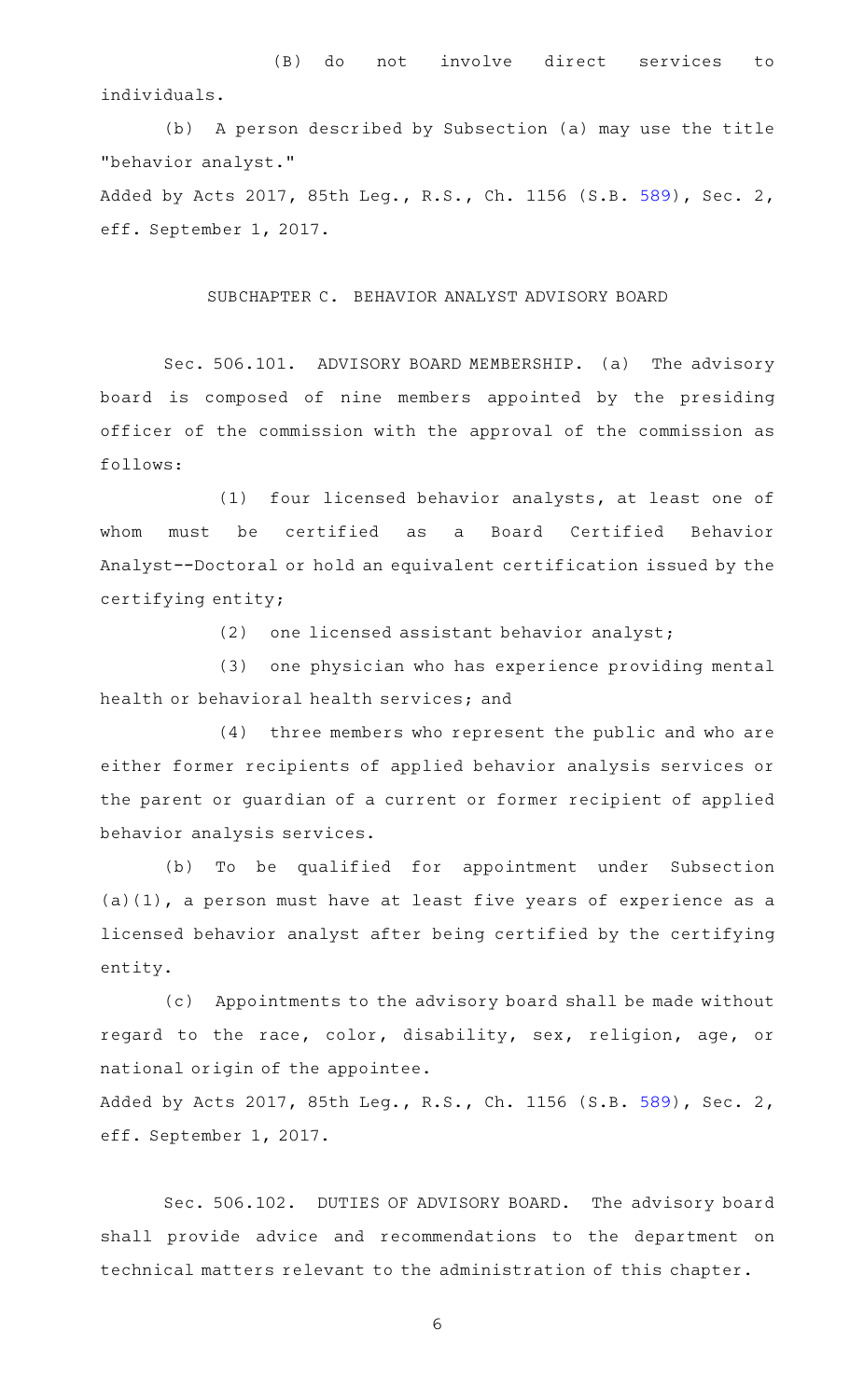Added by Acts 2017, 85th Leg., R.S., Ch. 1156 (S.B. [589](http://www.legis.state.tx.us/tlodocs/85R/billtext/html/SB00589F.HTM)), Sec. 2, eff. September 1, 2017.

Sec. 506.103. TERMS; VACANCY. (a) Members of the advisory board serve staggered six-year terms, with the terms of three members expiring February 1 of each odd-numbered year.

(b) A member may not serve more than two consecutive six-year terms.

(c) If a vacancy occurs during a member's term, the presiding officer of the commission, with the commission 's approval, shall appoint a replacement who meets the qualifications for the vacant position to serve for the remainder of the term. Added by Acts 2017, 85th Leg., R.S., Ch. 1156 (S.B. [589](http://www.legis.state.tx.us/tlodocs/85R/billtext/html/SB00589F.HTM)), Sec. 2, eff. September 1, 2017.

Sec. 506.104. PRESIDING OFFICER. The presiding officer of the commission shall designate a member of the advisory board to serve as the presiding officer of the advisory board for a term of one year. The presiding officer of the advisory board may vote on any matter before the advisory board. Added by Acts 2017, 85th Leg., R.S., Ch. 1156 (S.B. [589](http://www.legis.state.tx.us/tlodocs/85R/billtext/html/SB00589F.HTM)), Sec. 2,

eff. September 1, 2017.

Sec. 506.106. GROUNDS FOR REMOVAL. A member of the advisory board may be removed as provided by Section [51.209.](http://www.statutes.legis.state.tx.us/GetStatute.aspx?Code=OC&Value=51.209) Added by Acts 2017, 85th Leg., R.S., Ch. 1156 (S.B. [589](http://www.legis.state.tx.us/tlodocs/85R/billtext/html/SB00589F.HTM)), Sec. 2, eff. September 1, 2017.

Sec. 506.107. COMPENSATION; REIMBURSEMENT. (a) A member of the advisory board may not receive compensation for service on the advisory board.

(b) A member of the advisory board is entitled to reimbursement for actual and necessary expenses incurred in performing functions as a member of the advisory board, subject to any applicable limitation on reimbursement provided by the General Appropriations Act.

Added by Acts 2017, 85th Leg., R.S., Ch. 1156 (S.B. [589](http://www.legis.state.tx.us/tlodocs/85R/billtext/html/SB00589F.HTM)), Sec. 2,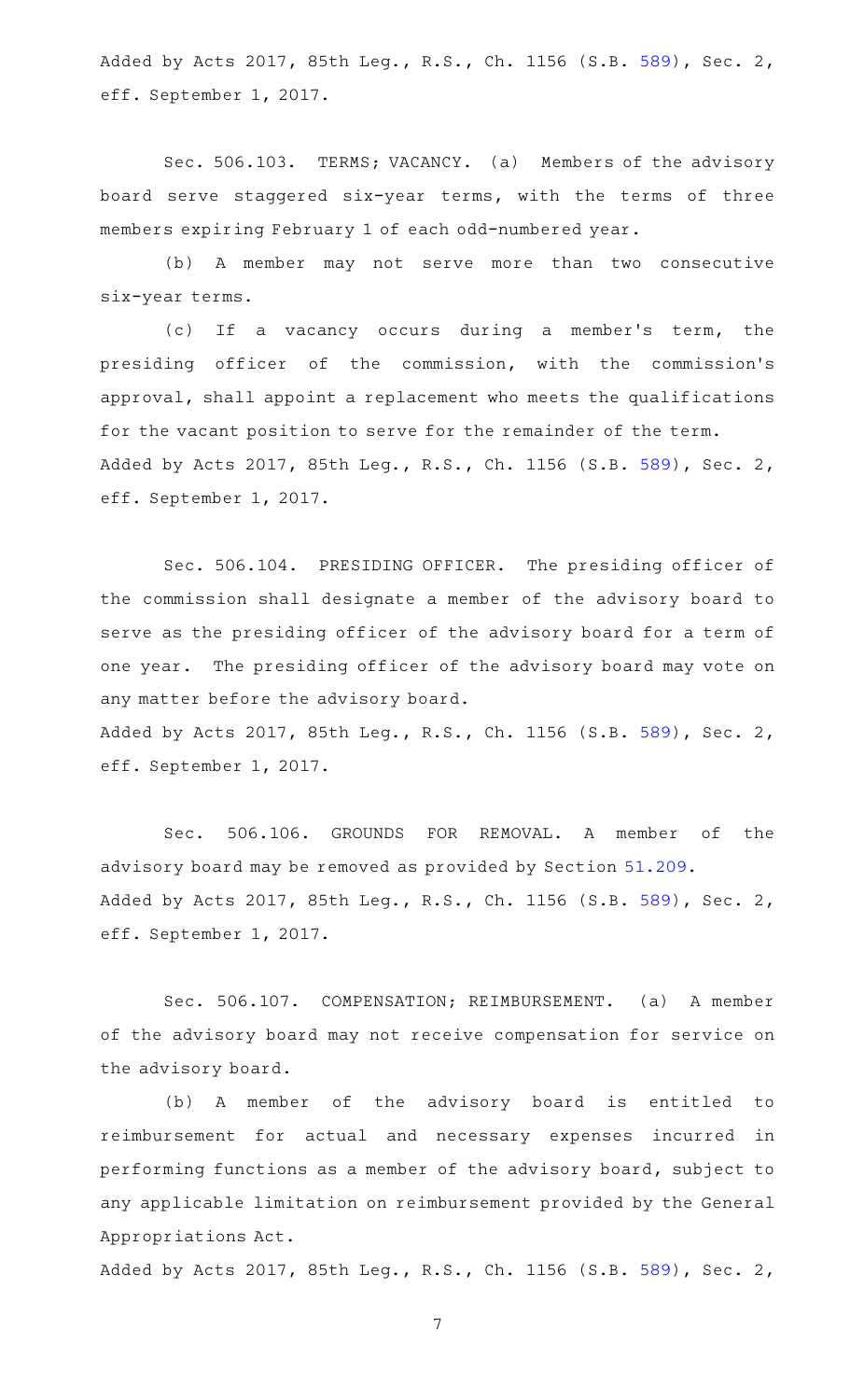# SUBCHAPTER D. POWERS AND DUTIES

Sec. 506.151. GENERAL POWERS AND DUTIES. (a) The commission shall adopt rules consistent with this chapter for the administration and enforcement of this chapter.

(b) The department shall:

 $(1)$  administer and enforce this chapter;

(2) evaluate the qualifications of license applicants;

(3) provide for the examination of license applicants;

 $(4)$  issue licenses;

 $(5)$  in connection with a hearing under this chapter, issue subpoenas, examine witnesses, and administer oaths under the laws of this state; and

(6) investigate persons engaging in practices that violate this chapter.

(c) The commission or executive director may deny, revoke, or suspend a license or may otherwise discipline a license holder in accordance with Section [51.353.](http://www.statutes.legis.state.tx.us/GetStatute.aspx?Code=OC&Value=51.353)

Added by Acts 2017, 85th Leg., R.S., Ch. 1156 (S.B. [589](http://www.legis.state.tx.us/tlodocs/85R/billtext/html/SB00589F.HTM)), Sec. 2, eff. September 1, 2017.

Sec. 506.152. STANDARDS OF ETHICAL PRACTICE. The commission shall adopt rules under this chapter that establish standards of ethical practice.

Added by Acts 2017, 85th Leg., R.S., Ch. 1156 (S.B. [589](http://www.legis.state.tx.us/tlodocs/85R/billtext/html/SB00589F.HTM)), Sec. 2, eff. September 1, 2017.

Sec. 506.153. ASSISTANCE FILING COMPLAINT. The department, in accordance with Section [51.252](http://www.statutes.legis.state.tx.us/GetStatute.aspx?Code=OC&Value=51.252), shall provide reasonable assistance to a person who wishes to file a complaint with the department regarding a person or activity regulated under this chapter.

Added by Acts 2017, 85th Leg., R.S., Ch. 1156 (S.B. [589](http://www.legis.state.tx.us/tlodocs/85R/billtext/html/SB00589F.HTM)), Sec. 2, eff. September 1, 2017.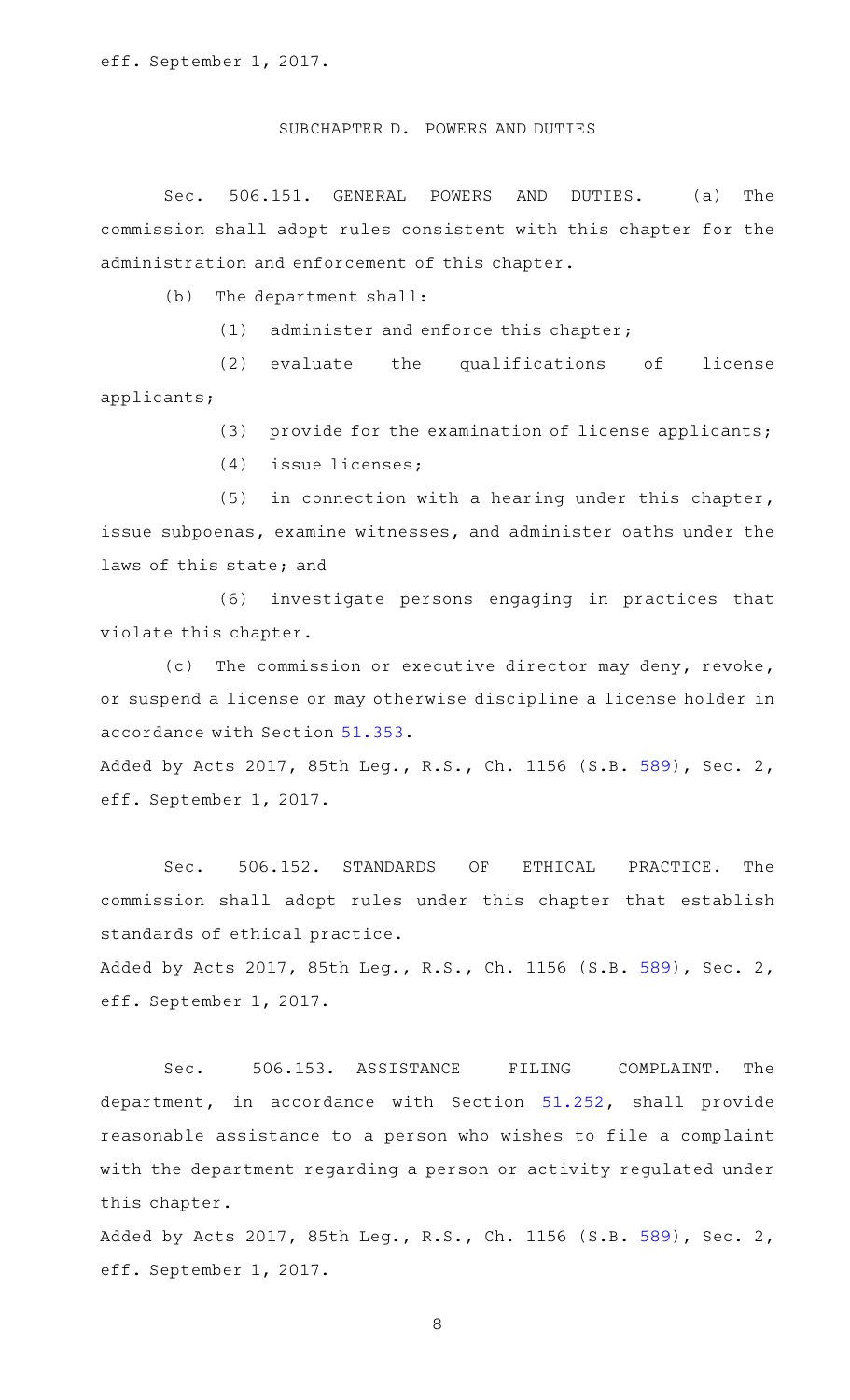Sec. 506.154. FEES. The commission by rule shall set fees in amounts reasonable and necessary to cover the costs of administering this chapter. Added by Acts 2017, 85th Leg., R.S., Ch. 1156 (S.B. [589](http://www.legis.state.tx.us/tlodocs/85R/billtext/html/SB00589F.HTM)), Sec. 2,

eff. September 1, 2017.

# SUBCHAPTER E. PUBLIC INTEREST INFORMATION AND COMPLAINT PROCEDURES

Sec. 506.201. TELEPHONE NUMBER FOR COMPLAINTS. The department shall list with its regular telephone number any toll-free telephone number established under other state law that may be called to present a complaint about a health professional. Added by Acts 2017, 85th Leg., R.S., Ch. 1156 (S.B. [589](http://www.legis.state.tx.us/tlodocs/85R/billtext/html/SB00589F.HTM)), Sec. 2, eff. September 1, 2017.

# SUBCHAPTER F. LICENSE REQUIREMENTS

Sec. 506.251. LICENSE REQUIRED. (a) Except as provided by Subchapter B, a person may not engage in the practice of applied behavior analysis unless the person holds a license under this chapter.

(b) A person may not use the title "licensed behavior analyst" or "licensed assistant behavior analyst," as appropriate, unless the person is licensed under this chapter.

(c) Except as provided by Subchapter B, a person may not use the title "behavior analyst" unless the person is licensed under this chapter.

Added by Acts 2017, 85th Leg., R.S., Ch. 1156 (S.B. [589](http://www.legis.state.tx.us/tlodocs/85R/billtext/html/SB00589F.HTM)), Sec. 2, eff. September 1, 2017.

Sec. 506.252. LICENSE APPLICATION. Each applicant for a license under this chapter must submit an application and the required fees to the department. The application must include sufficient evidence, as defined by commission rules, that the applicant has successfully completed a state-approved criminal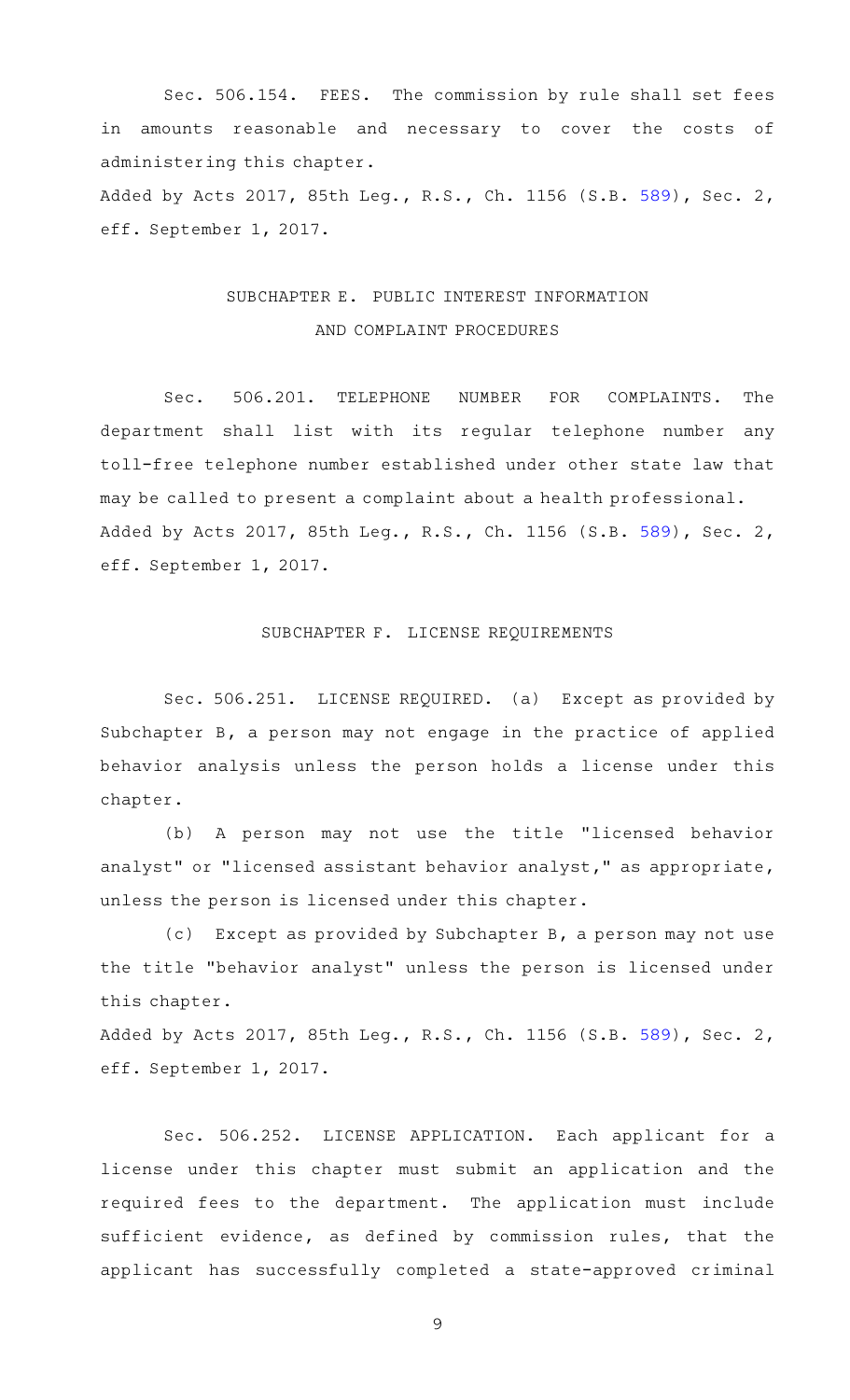background check.

Added by Acts 2017, 85th Leg., R.S., Ch. 1156 (S.B. [589](http://www.legis.state.tx.us/tlodocs/85R/billtext/html/SB00589F.HTM)), Sec. 2, eff. September 1, 2017.

Sec. 506.253. REOUIREMENTS FOR LICENSED BEHAVIOR ANALYST. An applicant for a license as a licensed behavior analyst must present evidence to the department that the applicant:

(1) is currently certified by the certifying entity as a Board Certified Behavior Analyst or a Board Certified Behavior Analyst--Doctoral or an equivalent certification issued by the certifying entity;

(2) has met the educational requirements of the Board Certified Behavior Analyst standard or the Board Certified Behavior Analyst--Doctoral standard or an equivalent standard adopted by the certifying entity;

(3) has passed the Board Certified Behavior Analyst examination, or an equivalent examination offered by the certifying entity, in applied behavior analysis;

(4) is in compliance with all professional, ethical, and disciplinary standards established by the certifying entity; and

(5) is not subject to any disciplinary action by the certifying entity.

Added by Acts 2017, 85th Leg., R.S., Ch. 1156 (S.B. [589](http://www.legis.state.tx.us/tlodocs/85R/billtext/html/SB00589F.HTM)), Sec. 2, eff. September 1, 2017.

Sec. 506.254. REQUIREMENTS FOR LICENSED ASSISTANT BEHAVIOR ANALYST. An applicant for a license as a licensed assistant behavior analyst must present evidence to the department that the applicant:

(1) is currently certified by the certifying entity as a Board Certified Assistant Behavior Analyst or an equivalent certification issued by the certifying entity;

(2) has met the educational requirements of the Board Certified Assistant Behavior Analyst standard or an equivalent standard adopted by the certifying entity;

(3) has passed the Board Certified Assistant Behavior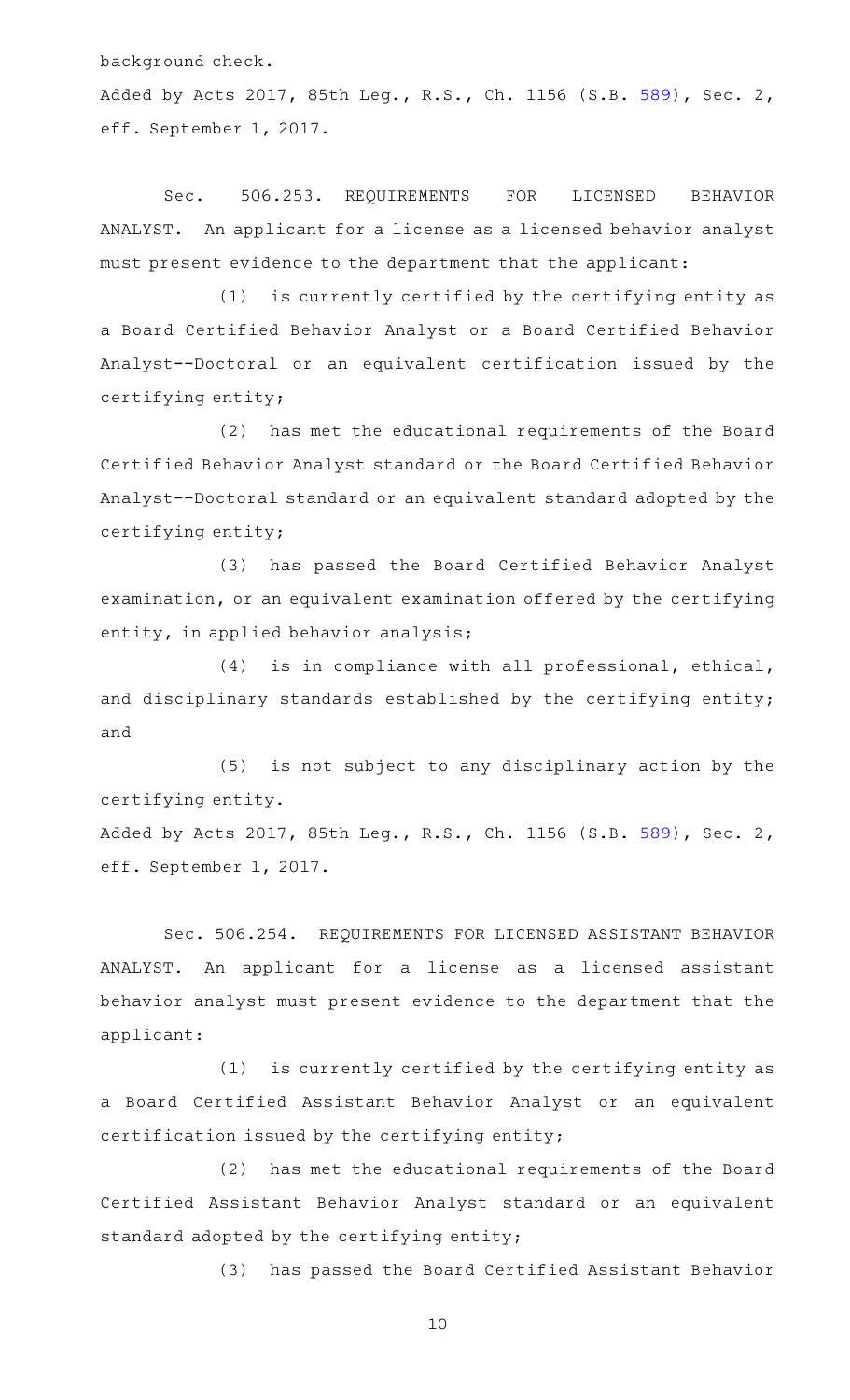Analyst examination, or an equivalent examination offered by the certifying entity, in applied behavior analysis;

(4) is in compliance with all professional, ethical, and disciplinary standards established by the certifying entity;

(5) is not subject to any disciplinary action by the certifying entity; and

(6) is currently supervised by a licensed behavior analyst in accordance with the requirements of the certifying entity.

Added by Acts 2017, 85th Leg., R.S., Ch. 1156 (S.B. [589](http://www.legis.state.tx.us/tlodocs/85R/billtext/html/SB00589F.HTM)), Sec. 2, eff. September 1, 2017.

Sec. 506.255. ISSUANCE OF LICENSE. The department shall issue a license as a licensed behavior analyst or a licensed assistant behavior analyst, as appropriate, to an applicant who:

 $(1)$  complies with the requirements of this chapter;

(2) meets any additional requirements the commission establishes by rule; and

(3) pays the required fees.

Added by Acts 2017, 85th Leg., R.S., Ch. 1156 (S.B. [589](http://www.legis.state.tx.us/tlodocs/85R/billtext/html/SB00589F.HTM)), Sec. 2, eff. September 1, 2017.

Sec. 506.256. RECIPROCITY. (a) The department shall issue a license to a person who is currently licensed as a behavior analyst or as an assistant behavior analyst from another state or jurisdiction that imposes licensure requirements similar to those specified in this chapter.

(b) An applicant for a reciprocal license shall:

(1) submit evidence to the department that the applicant:

(A) is in good standing as determined by the department;

(B) holds a valid license from another state or jurisdiction; and

(C) is in compliance with other requirements established by Section [506.252,](http://www.statutes.legis.state.tx.us/GetStatute.aspx?Code=OC&Value=506.252) [506.253,](http://www.statutes.legis.state.tx.us/GetStatute.aspx?Code=OC&Value=506.253) [506.254](http://www.statutes.legis.state.tx.us/GetStatute.aspx?Code=OC&Value=506.254), or [506.255](http://www.statutes.legis.state.tx.us/GetStatute.aspx?Code=OC&Value=506.255), as appropriate; and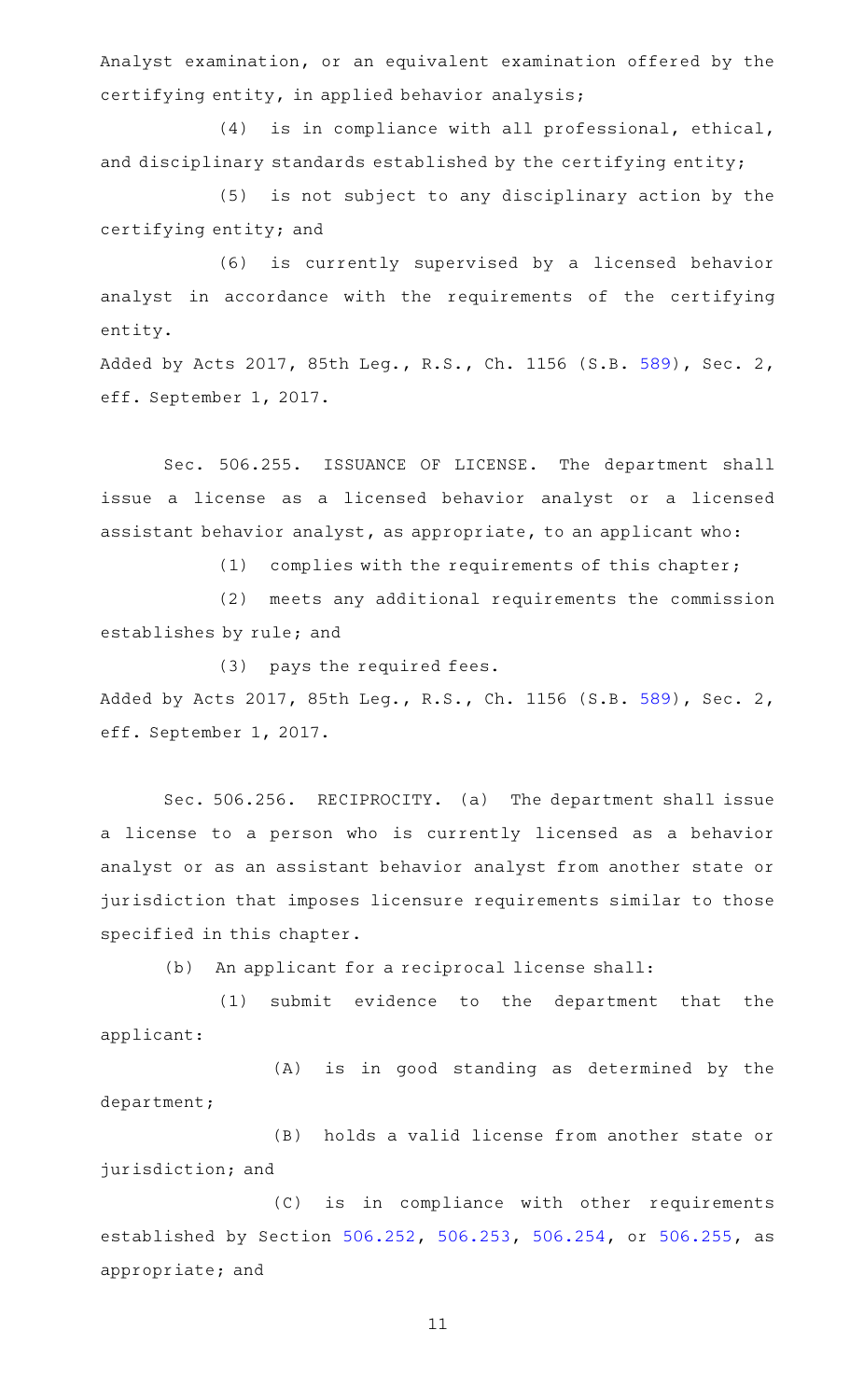#### $(2)$  pay the required fees.

Added by Acts 2017, 85th Leg., R.S., Ch. 1156 (S.B. [589](http://www.legis.state.tx.us/tlodocs/85R/billtext/html/SB00589F.HTM)), Sec. 2, eff. September 1, 2017.

Sec. 506.257. RETIREMENT STATUS. The commission by rule may adopt a system for placing a person licensed under this chapter on retirement status.

Added by Acts 2017, 85th Leg., R.S., Ch. 1156 (S.B. [589](http://www.legis.state.tx.us/tlodocs/85R/billtext/html/SB00589F.HTM)), Sec. 2, eff. September 1, 2017.

SUBCHAPTER G. LICENSE RENEWAL

Sec. 506.301. LICENSE EXPIRATION. A license issued under this chapter expires on the second anniversary of the date of issuance.

Added by Acts 2017, 85th Leg., R.S., Ch. 1156 (S.B. [589](http://www.legis.state.tx.us/tlodocs/85R/billtext/html/SB00589F.HTM)), Sec. 2, eff. September 1, 2017.

Sec. 506.302. LICENSE RENEWAL. Before the expiration of a license, a license may be renewed by:

(1) submitting an application for renewal;

(2) paying the renewal fee imposed by the commission; and

(3) providing verification to the department of continued certification by the certifying entity, which signifies that the applicant for renewal has met any continuing education requirements established by the certifying entity. Added by Acts 2017, 85th Leg., R.S., Ch. 1156 (S.B. [589](http://www.legis.state.tx.us/tlodocs/85R/billtext/html/SB00589F.HTM)), Sec. 2, eff. September 1, 2017.

SUBCHAPTER H. LICENSE DENIAL AND DISCIPLINARY PROCEDURES

Sec. 506.351. GROUNDS FOR LICENSE DENIAL AND DISCIPLINARY ACTION. After a hearing, the commission or executive director may deny a license to an applicant, suspend or revoke a person's license, or place on probation a license holder if the applicant or license holder: